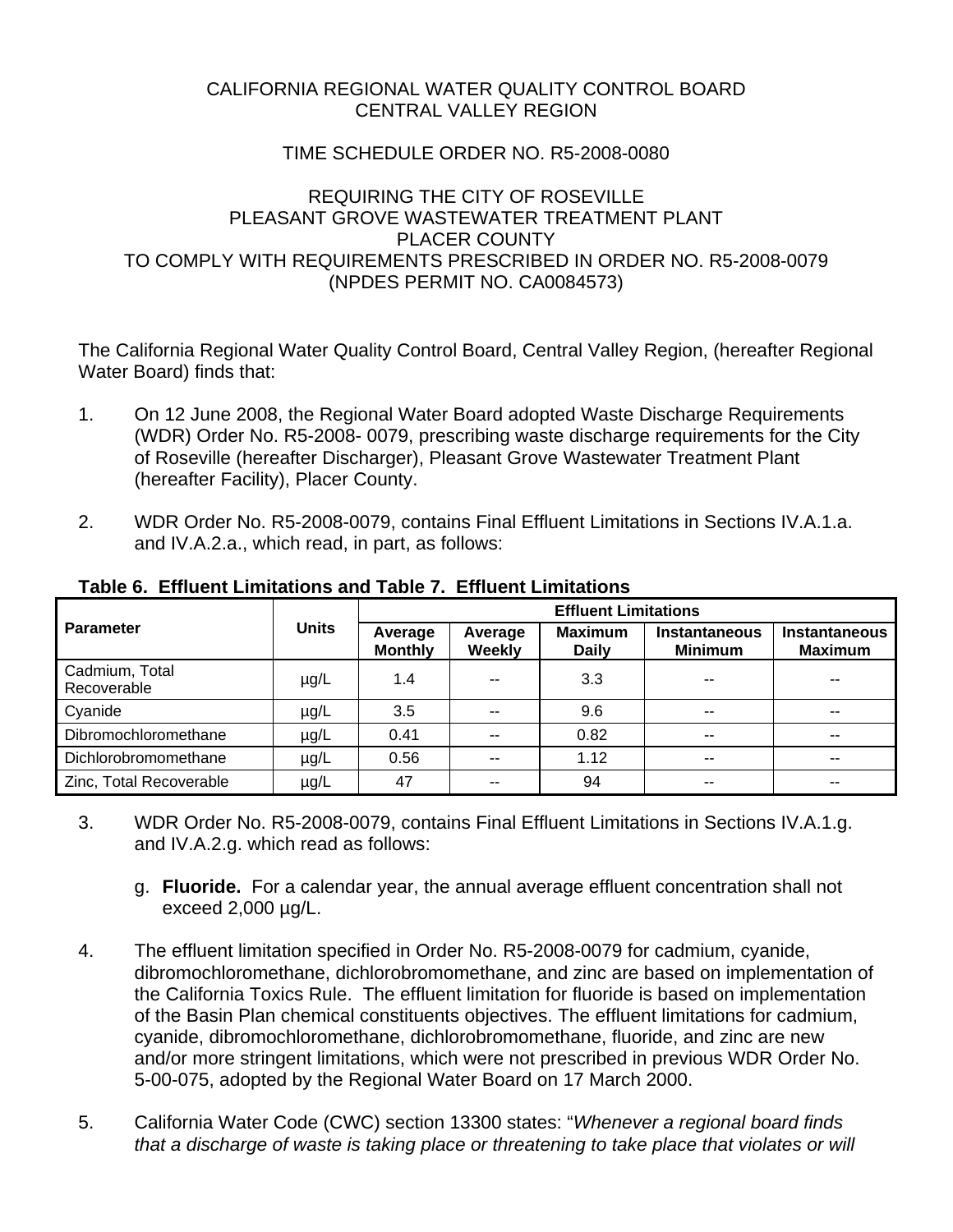*violate requirements prescribed by the regional board, or the state board, or that the waste collection, treatment, or disposal facilities of a discharger are approaching capacity, the board may require the discharger to submit for approval of the board, with such modifications as it may deem necessary, a detailed time schedule of specific actions the discharger shall take in order to correct or prevent a violation of requirements.*"

- 6. Federal regulations, 40 CFR 122.44 (d)(1)(i), require that NPDES permit effluent limitations must control all pollutants which are or may be discharged at a level which will cause or have the reasonable potential to cause or contribute to an in-stream excursion above any State water quality standard, including any narrative criteria for water quality. Beneficial uses, together with their corresponding water quality objectives or promulgated water quality criteria, can be defined per federal regulations as water quality standards.
- 7. In accordance with CWC section 13385(j)(3), the Regional Water Board finds that, based upon results of effluent monitoring, the Discharger is not able to consistently comply with the new and/or more stringent effluent limitations for cadmium, cyanide, dibromochloromethane, dichlorobromomethane, fluoride, and zinc. These limitations are based on new requirements that become applicable to the Order after the effective date of the waste discharge requirements, and after 1 July 2000, for which new or modified control measures are necessary in order to comply with the limitation, and the new or modified control measures cannot be designed, installed, and put into operation within 30 calendar days.
- 8. Immediate compliance with the new effluent limitations for cadmium, cyanide, dibromochloromethane, dichlorobromomethane, fluoride, and zinc is not possible or practicable. The Clean Water Act and the California Water Code authorize time schedules for achieving compliance.

The Discharger has indicated in an Infeasibility Report submitted 17 March 2008, and revised on 2 May 2008, that additional time is required beyond the California Toxic Rule compliance date of 18 May 2010 to comply with the final effluent limitations for cadmium and zinc. In particular, the Discharger anticipates the need to implement additional source controls, as well as evaluate the need for site-specific translators and/or water effect ratios for cadmium and zinc. Therefore, the Regional Water Board is providing until 1 June 2013 for the Discharger to comply with the final effluent limitations for cadmium and zinc.

The Discharger has also indicated in the Infeasibility Report that additional time is required beyond the California Toxic Rule compliance date of 18 May 2010 to comply with the final effluent limits for dibromochloromethane and dichlorobromomethane. In particular, the Discharger anticipates that the addition of ultraviolet disinfection and eliminating chlorine in its treatment process will be necessary in order to comply with the effluent limitations, and the new or modified disinfection system and control measures cannot be designed, installed and put into operation within a reasonable period of time. Therefore, the Regional Water Board is providing until 1 January 2013 for the Discharger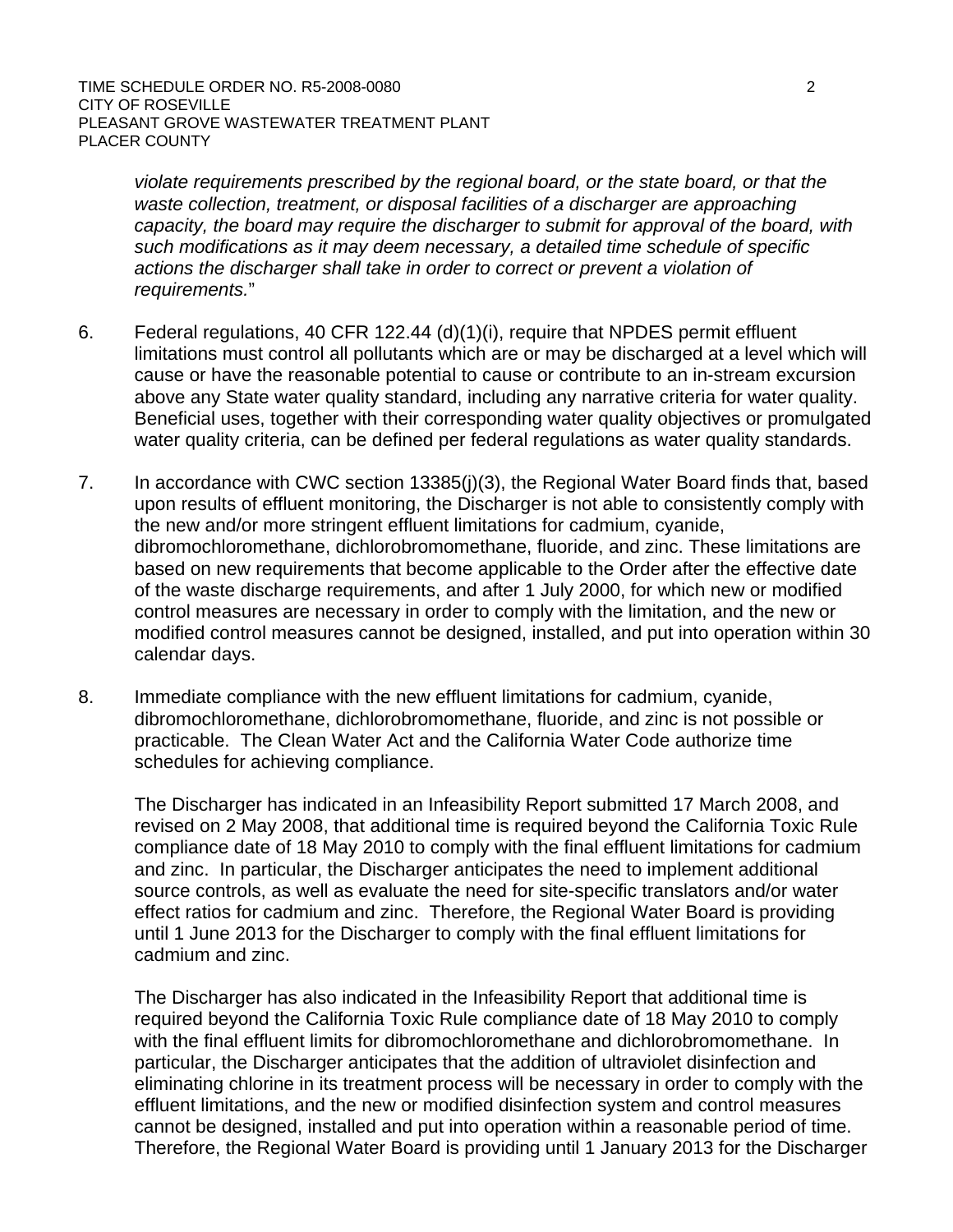to comply with the final effluent limitations for dibromochloromethane and dichlorobromomethane.

The Discharger also indicated in their Infeasibility Report submitted 17 March 2008, and revised on 2 May 2008, that additional time is required beyond the California Toxic Rule compliance date of 18 May 2010 to comply with the final effluent limits for cyanide. In particular, the Discharger anticipates that the addition of ultraviolet disinfection and eliminating chlorine, as well as changing analytical laboratories to reduce the possibility of false positives is necessary in order to comply with the effluent limitations for cyanide. Therefore, the Regional Water Board is providing until 1 January 2013 for the Discharger to comply with the final effluent limitations for cyanide.

In its revised infeasibility analysis dated 2 May 2008, the Discharger requested 5 years for compliance with the new fluoride effluent limitation. According to the infeasibility analysis, most if not all of the fluoride comes from one significant industrial user that discharges to the Facility. The Discharger has to amend its local limitations and provide the discharger time to research and explore options for either changing its manufacturing process or installing pretreatment equipment. Therefore, the Regional Water Board is providing until 1 June 2013 for the Discharger to comply with the final effluent limitations for fluoride.

- 9. This Order provides a time schedule for the Discharger to develop, submit, and implement methods of compliance, including developing and implementing pollution prevention activities or constructing necessary treatment facilities to meet these new effluent limitations.
- 10. CWC sections 13385(h) and (i) require the Regional Water Board to impose mandatory minimum penalties upon dischargers that violate certain effluent limitations. CWC section 13385(j)(3) exempts certain violations from the mandatory minimum penalties, "*where the waste discharge is in compliance with either a cease and desist order issued pursuant to Section 13301 or a time schedule order issued pursuant to Section 13300, if all the [specified] requirements are met.*"
- 11. Compliance with this Order exempts the Discharger from mandatory penalties for violations of effluent limitations for cadmium, cyanide, dibromochloromethane, dichlorobromomethane, fluoride, and zinc only, in accordance with CWC section 13385(j)(3). CWC section 13385(j)(3) requires the Discharger to prepare and implement a pollution prevention plan pursuant to section 13263.3 of the California Water Code. Therefore, a pollution prevention plan will be necessary for cadmium, cyanide, dibromochloromethane, dichlorobromomethane, fluoride, and zinc in order to effectively reduce the effluent concentrations by source control measures.
- 12. Since the time schedule for completion of action necessary to bring the waste discharge into compliance exceeds 1 year, this Order includes interim requirements and dates for their achievement. The time schedule does not exceed 5 years.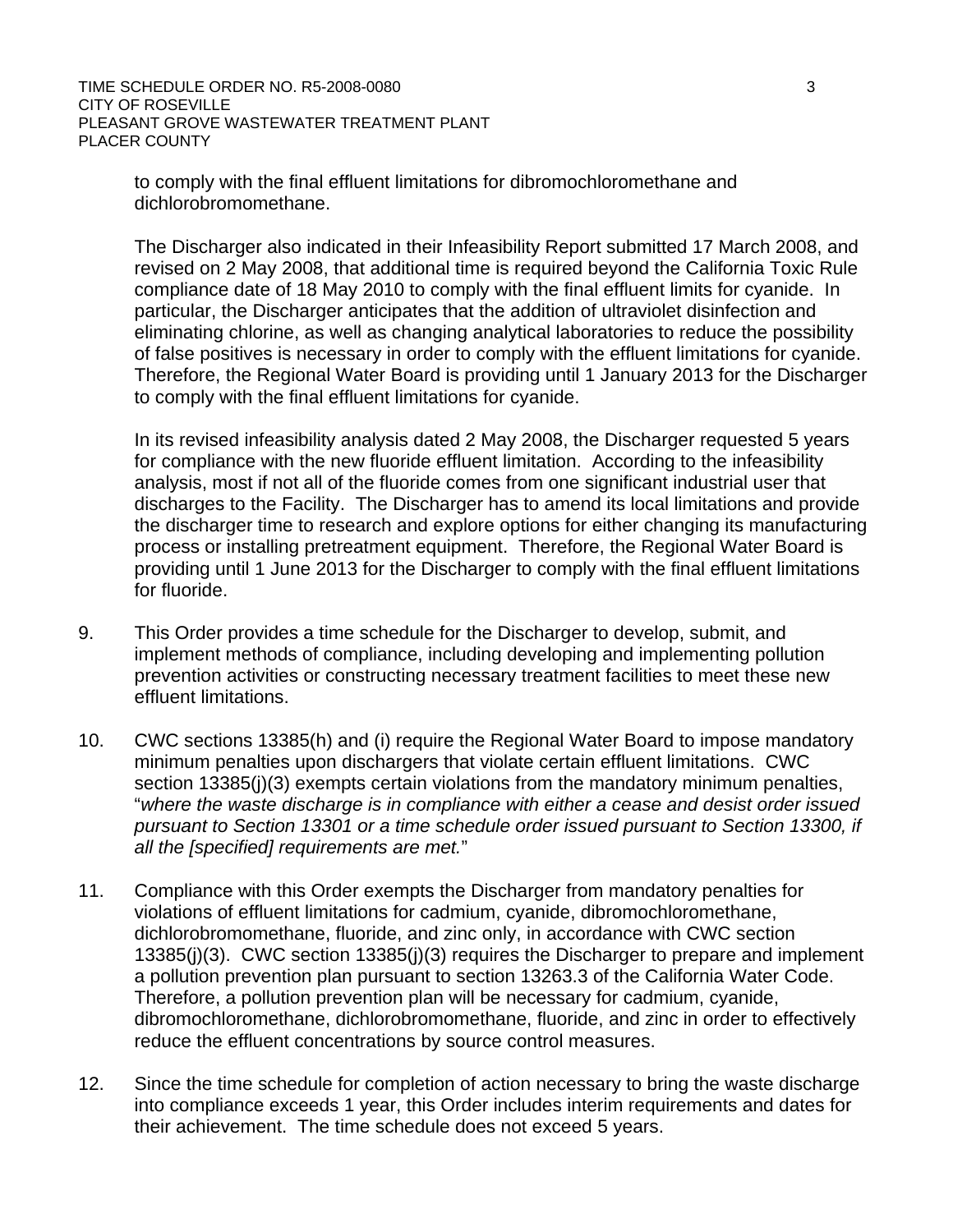The compliance time schedule in this Order includes interim performance-based effluent limitation for cadmium, cyanide, dibromochloromethane, dichlorobromomethane, fluoride, and zinc. The interim effluent limitations consist of a maximum daily effluent concentration derived using sample data provided by the Discharger. In developing the interim limitations, where there are 10 sampling data points or more, sampling and laboratory variability is accounted for by establishing interim limits that are based on normally distributed data where 99.9 percent of the data points will lie within 3.3 standard deviations of the mean (*Basic Statistical Methods for Engineers and Scientists, Kennedy and Neville, Harper and Row, 3rd Edition, January 1986*). Where actual sampling shows an exceedance of the proposed 3.3-standard deviation interim limit, the maximum detected concentration has been established as the interim limitation. In developing the interim limitations, when there are less than 10 sampling data points available, the USEPA *Technical Support Document for Water Quality- based Toxics Control* ((EPA/505/2-90-001), TSD) recommends a coefficient of variation of 0.6 be utilized as representative of wastewater effluent sampling. The TSD recognizes that a minimum of 10 data points is necessary to conduct a valid statistical analysis. The multipliers contained in Table 5-2 of the TSD are used to determine a maximum daily limitation based on a long-term average objective. In this case, the long-term average objective is to maintain, at a minimum, the current plant performance level. Therefore, when there are less than 10 sampling points for a constituent, interim limitations are based on 3.11 times the maximum observed effluent concentration to obtain the daily maximum interim limitation (TSD, Table 5-2).

The following table summarizes the calculations of the interim performance-based effluent limitations for cadmium, cyanide, dibromochloromethane, dichlorobromomethane fluoride, and zinc:

| <b>Parameter</b>        |       | MEC $(\mu g/L)$ Mean $(\mu g/L)$ | Std. Dev. | # of Samples | Interim<br>Limitation<br>$(\mu g/L)$ |
|-------------------------|-------|----------------------------------|-----------|--------------|--------------------------------------|
| Cadmium, Total          |       |                                  |           |              |                                      |
| Recoverable             | 5.6   | 2.5                              | 1.8       | 12           | 8.4                                  |
| Cyanide                 | 29    | 8.1                              | 9.5       | 12           | 39                                   |
| Dibromochloromethane    | 7.4   | $- -$                            |           |              | 23                                   |
| Dichlorobromomethane    | 24    | $- -$                            | --        |              | 75                                   |
| Fluoride                | 3,600 | $-$                              | --        |              | 11,200                               |
| Zinc, Total Recoverable | 96    | --                               |           |              | 300                                  |

## **Interim Effluent Limitation Calculation Summary**

13. The Regional Water Board finds that the Discharger can, in addition to other treatment and control options, undertake source control to maintain compliance with the interim limitations included in this Order. Interim limitations are established when compliance with the final effluent limitations cannot be achieved by the existing discharge. Discharge of constituents in concentrations in excess of the final effluent limitations, but in compliance with the interim effluent limitations, can significantly degrade water quality and adversely affect the beneficial uses of the receiving stream on a long-term basis.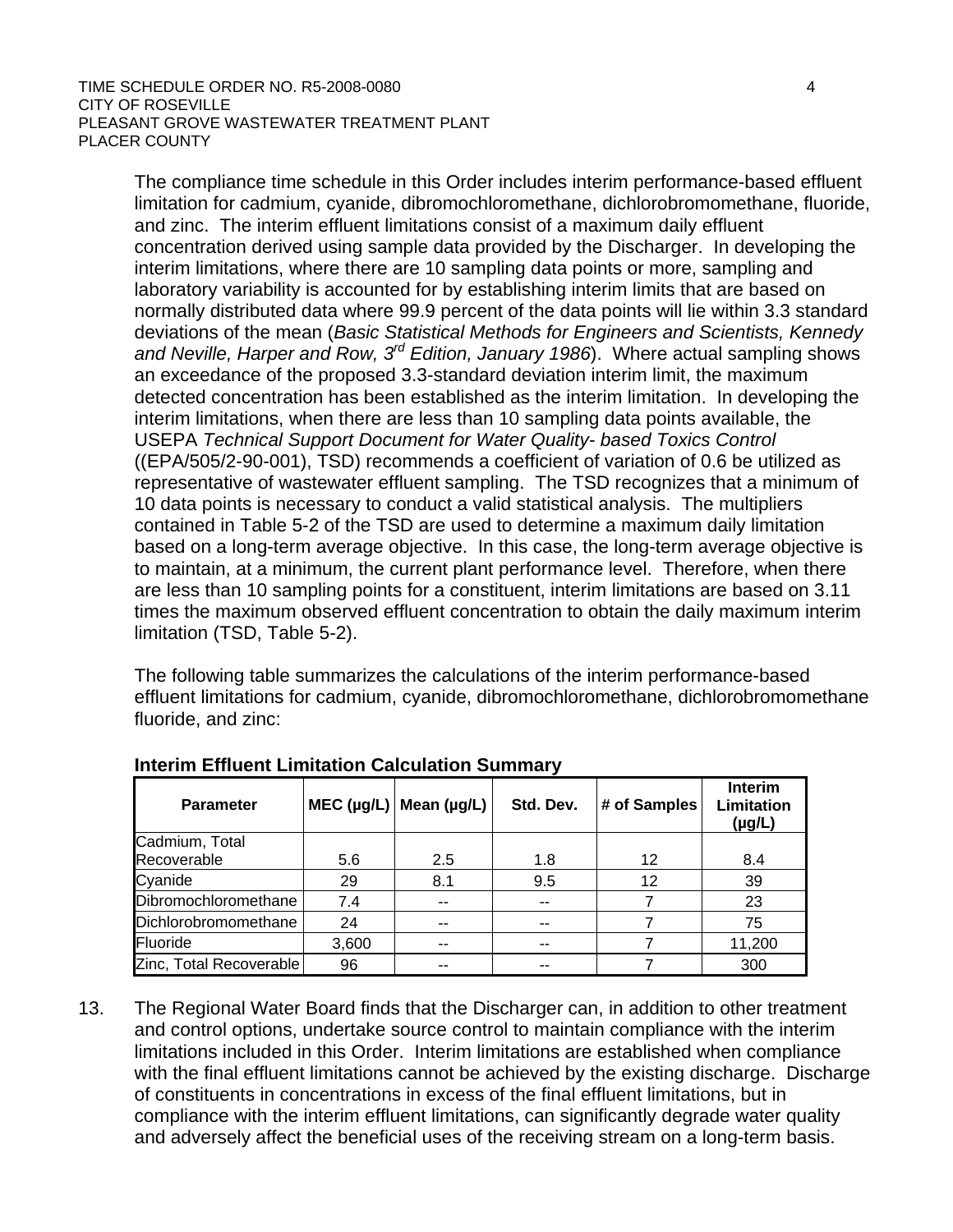The interim limitations, however, establish an enforceable ceiling concentration until compliance with the effluent limitation can be achieved.

- 14. On 12 June 2008, in Rancho Cordova, California, after due notice to the Discharger and all other affected persons, the Regional Water Board conducted a public hearing at which evidence was received to consider a Time Schedule Order under CWC section 13300 to establish a time schedule to achieve compliance with waste discharge requirements.
- 15. Issuance of this Order is exempt from the provisions of the California Environmental Quality Act (Public Resources Code section 21000, et seq.), in accordance with CWC section 15321 (a)(2), Title 14, California Code of Regulations.
- 16. Any person adversely affected by this action of the Regional Water Board may petition the State Water Resources Control Board to review this action. The petition must be received by the State Water Resources Control Board, Office of the Chief Counsel, P.O. Box 100, Sacramento, CA 95812-0100, within 30 days of the date on which this action was taken. Copies of the law and regulations applicable to filing petitions will be provided on request.

# **IT IS HEREBY ORDERED THAT:**

1. The Discharger shall comply with the following time schedule to ensure compliance with cadmium, cyanide, dibromochloromethane, dichlorobromomethane, and zinc effluent limitations at Sections IV.A.1.a, and IV.A.2.a, contained in WDR Order No. R5-2008-0079 as described in the above Findings. The Discharger shall also comply with the following time schedule to ensure compliance with fluoride effluent limitations at Sections IV.A.1.g and IV.A.2.g, contained in WDR Order No. R5-2008-0079 as described in the above Findings.

Submit Method of Compliance Workplan/Schedule Within 6 months after

Submit Pollution Prevention Plan  $(PPP)^1$  pursuant to CWC section 13263.3 for cadmium, cyanide, dibromochloromethane, dichlorobromomethane, fluoride, and zinc

Implement PPP<sup>1</sup> pursuant to CWC section 13263.3 for cadmium, cyanide, dibromochloromethane, dichlorobromomethane, fluoride, and zinc

Progress Reports<sup>2</sup>

Full compliance with cyanide, dibromochloromethane and dichlorobromomethane effluent limitations

#### **Task Date Due**

adoption of this Order

Within **1 year** after the permit adoption date

Within **2 years** after the permit adoption date

**1 January, annually**, after approval of work plan until final compliance

**1 January 2013**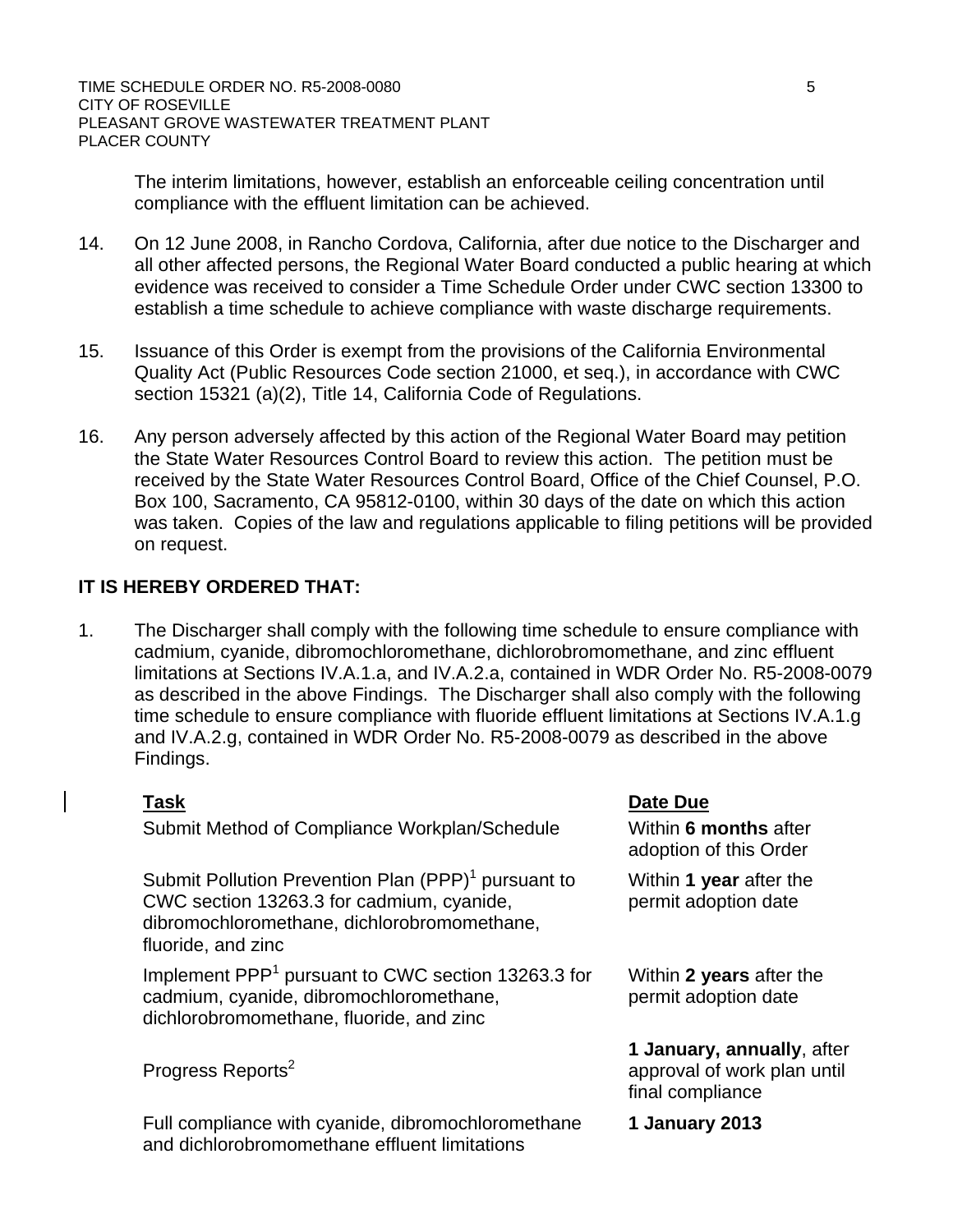$\overline{a}$ 

**Task Date Due** Full compliance with cadmium, fluoride and zinc effluent limitations **1 June 2013** 

1 The PPP shall be prepared and implemented for cadmium, cyanide, dibromochloromethane, dichlorobromomethane, fluoride, and zinc, as appropriate, and shall meet the requirements specified in CWC section 13263.3.

- 2 The progress reports shall detail what steps have been implemented towards achieving compliance with waste discharge requirements, including studies, construction progress, evaluation of measures implemented, and recommendations for additional measures as necessary to achieve full compliance by the final date.
- 2. The following interim effluent limitations shall be effective immediately. The interim effluent limitations for cyanide, dibromochloromethane and dichlorobromomethane shall be effective up through **31 December 2012**, or when the Discharger is able to come into compliance with final effluent limitations, whichever is sooner:

| <b>Parameter</b>     | <b>Units</b> | <b>Maximum Daily Effluent Limitation</b> |
|----------------------|--------------|------------------------------------------|
| Cyanide              | $\mu$ g/L    | 39                                       |
| Dibromochloromethane | $\mu$ g/L    | 23                                       |
| Dichlorobromomethane | $\mu$ g/L    | 75                                       |

3. The following interim effluent limitations shall be effective immediately. The interim effluent limitation for cadmium, fluoride, and zinc shall be effective up through **31 May 2013**, or when the Discharger is able to come into compliance with final effluent limitations, whichever is sooner:

| <b>Parameter</b>              | <b>Units</b> | <b>Maximum Daily Effluent Limitation</b> |
|-------------------------------|--------------|------------------------------------------|
| Cadmium, Total<br>Recoverable | $\mu$ g/L    | 8.4                                      |
| Fluoride                      | $\mu$ g/L    | 11,200                                   |
| Zinc, Total<br>Recoverable    | $\mu$ g/L    | 300                                      |

4. For the compliance schedule required by this Order, the Discharger shall submit to the Regional Water Board on or before each compliance report due date, the specified document or, if appropriate, a written report detailing compliance or noncompliance with the specific schedule date and task. If noncompliance is being reported, the reasons for such noncompliance shall be stated, and shall include an estimate of the date when the